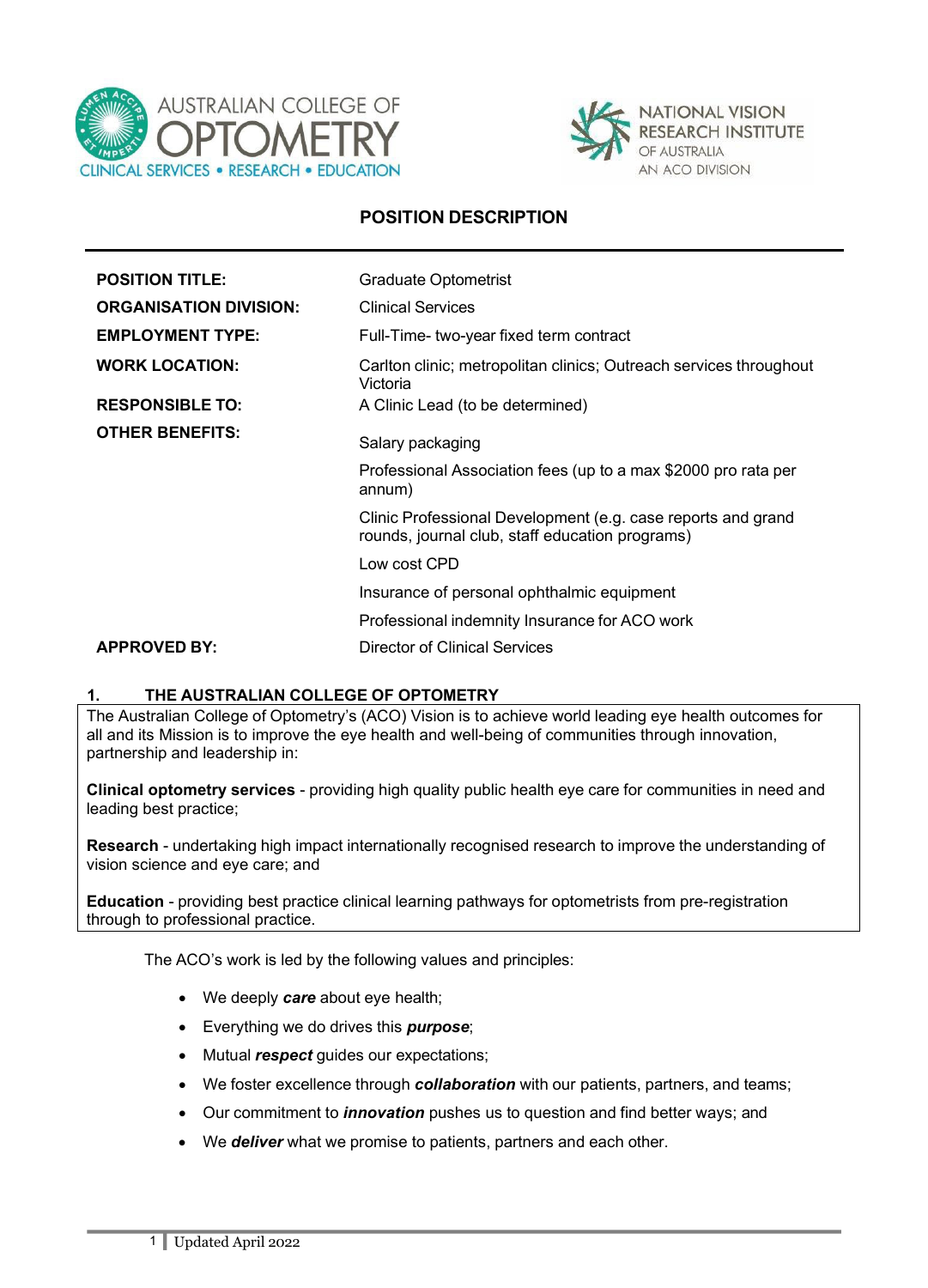## **2. POSITION SUMMARY**

Graduate Optometrists are responsible for providing clinical services to patients of the College and pursuing the mission and objectives of the College.

### **3. KEY RESPONSIBILITIES**

To be successful in the role, the incumbent will be required to:

- Provide clinical services of a high quality and apply a high standard of clinical skill and knowledge, whilst working to established clinic protocols;
- Participate in ACO clinical governance and clinical excellence strategies;
- Provide clinical services in a personal and caring way that is timely, responsive to patient needs, and involves patients in decision making;
- Attend to work punctually and discharge duties in a timely fashion;
- Act always in a professional and ethical way in relationships with patients, colleagues, and other health care and service professionals;
- Work independently, effectively, and efficiently in pursuit of defined goals in addition to working as a member of the team of staff, proactively sharing the workload;
- Actively participate in staff meetings and other Clinical Services and ACO meetings;
- Continually seek to improve their skills and knowledge by accessing and reading journals and texts as well as by regular attendance at lectures, seminars, and courses;
- Set personal goals for the development of particular skills or areas of knowledge and pursue those goals effectively;
- Maintain confidentiality about information acquired about the business of the ACO and in the course of attending to patients showing discretion in the exchange of this information with colleagues;
- Develop competence in the areas of clinical equipment and technology, computers, and public speaking;
- Develop capability in providing clinical services in a range of settings including outreach services in metropolitan and rural areas; and
- Participate in other duties which may include assisting in teaching activities, research pursuits, management and administration, and be involved in ACO public health programs.

### **4. SPECIAL REQUIREMENTS**

Graduate Optometrists are required to be registered to practice optometry in Australia. They must also have a Medicare provider number appropriate to each location of work. They are expected to be therapeutically endorsed to prescribe Schedule 2, 3 and 4 medicines for the treatment of eye conditions and participate in PBS prescribing. They are encouraged to become a member of the ACO and maintain memberships/fellowships of other appropriate professional bodies and maintain Professional Indemnity Insurance.

In the course of their duties, Graduate Optometrists are expected to travel to the metropolitan clinics of the ACO in Melbourne and provide outreach optometry services at various locations throughout the State. Travel and accommodation arrangements are detailed in the ACO Travel Policy.

Graduate Optometrists are expected to provide their own hand held ophthalmic equipment which includes (but is not limited to) retinoscope, direct ophthalmoscope, indirect ophthalmoscope, 90D or equivalent lens, 20D or equivalent lens, gonioprism, PD ruler, pen torch, lens flippers, phoria card, tweezers.

Graduate Optometrists are encouraged in the course of their employment to pursue further studies. This may be related to clinical specialties or other work-related studies.

In addition, Graduate Optometrists are expected to maintain first aid and cardiopulmonary resuscitation (CPR) certification as required to retain their registration and Optometry Australia membership.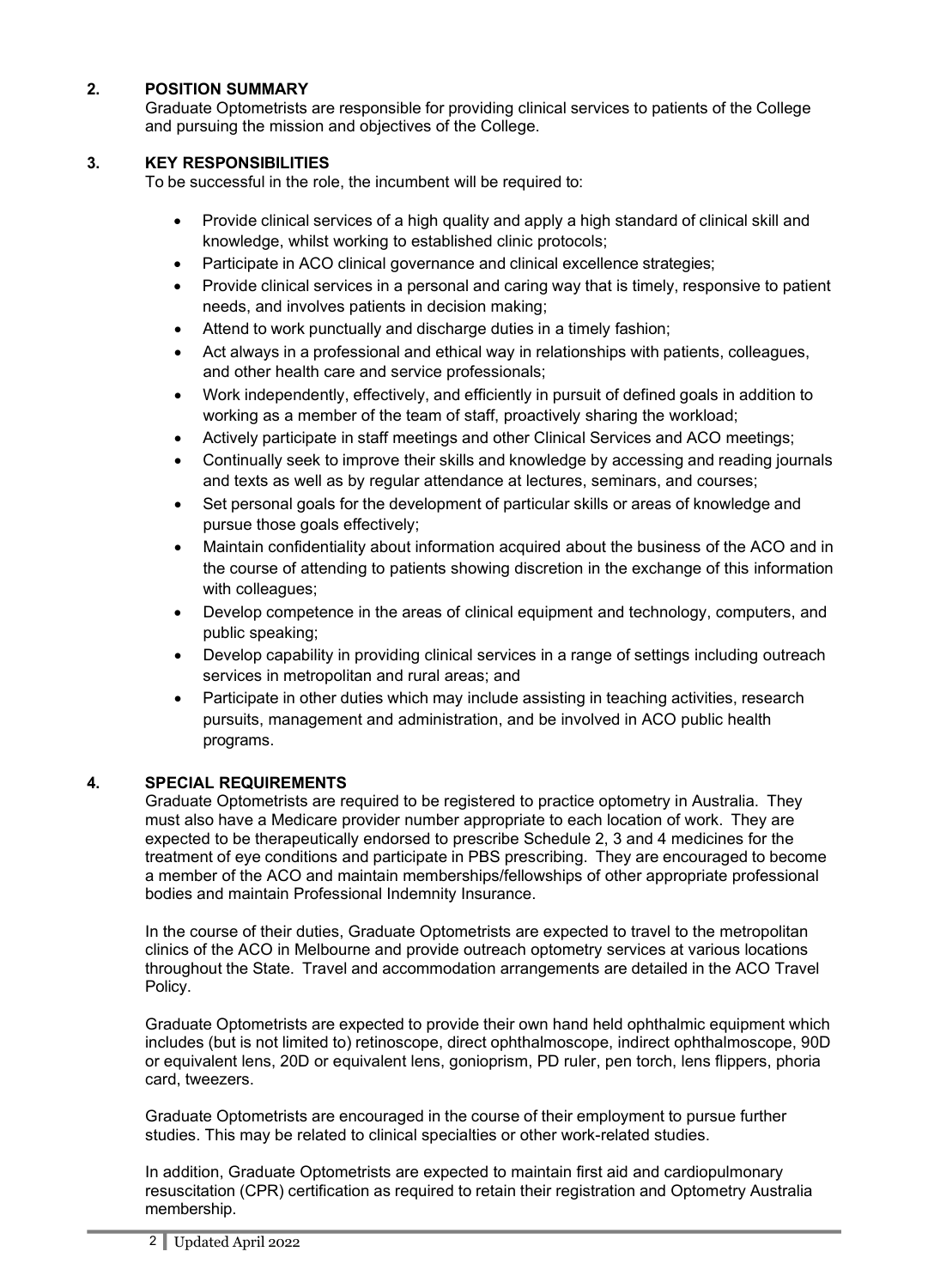## **5. JOB COMPLEXITY, SKILLS AND KNOWLEDGE**

This position reports to one of the Clinic Leads (to be determined).

Broad direction and support will be provided to Graduate Optometrists who are expected to exercise a high level of autonomy in clinical care. Graduate Optometrists must operate within the framework of guidelines and protocols established by the ACO and profession.

### **5.1 Level of Supervision/Independence**

Work will be carried out under minimal direct supervision. Graduate Optometrists must be able to work without supervision and are expected to take responsibility for outcomes.

### **5.2 Problem Solving and Judgement**

Graduate Optometrists will be expected to develop a high level of problem-solving skills and sound professional judgment. Good technical knowledge is required to solve a range of problems. Activities will require initiative and independent decision making. Graduates are supported by a mentor and an experienced peer group.

### **5.3 Professional and Organisational Knowledge**

A working knowledge of all relevant policies/programs of the ACO and profession is required. Professional procedural and clinical knowledge should be contemporaneous. Specialist knowledge may be developed in clinical and other ACO services.

## **5.4 Resource Management**

None.

### **5.5 Breadth of the Position**

Clinical service delivery is required across a variety of sites and a range of clinical specialities. Patients will be characterised by a wide spectrum of presentations, backgrounds, and issues. Communication will be required with other health care practitioners, ACO support and senior clinical staff, and external agency staff (when working off Carlton site at metropolitan clinics and outreach sites).

### **5.6 Behavioural Expectations**

Professional behaviour is expected at all times in the workplace, as evidenced by staff:

- Communicating with patients and colleagues in an open, clear, and friendly manner;
- Treating others fairly and objectively, ensuring freedom from discrimination, harassment, and bullying;
- Behaving honestly and with integrity;
- Complying respectfully with any lawful and reasonable request given by a staff member's supervisor;
- Using ACO resources in a proper manner;
- Abiding by the policies, procedures, and guidelines of the ACO;
- Upholding the ACO values and good reputation;
- Accepting and working with decisions and outcomes determined through the management and governance structures of the ACO;
- Establishing a good and healthy work/life balance;
- Working constructively to resolve conflict in a timely manner; and
- Contributing positively to the workplace as well as the enjoyment and satisfaction of colleagues.

### **6. OCCUPATIONAL HEALTH AND SAFETY AND ENVIRONMENTAL HEALTH AND SAFETY RESPONSIBILITES**

All ACO staff are responsible for the following safe work procedures and instructions in accordance with OHS and EHS legislation:

• Complying with OHS and EHS policies and procedures manuals;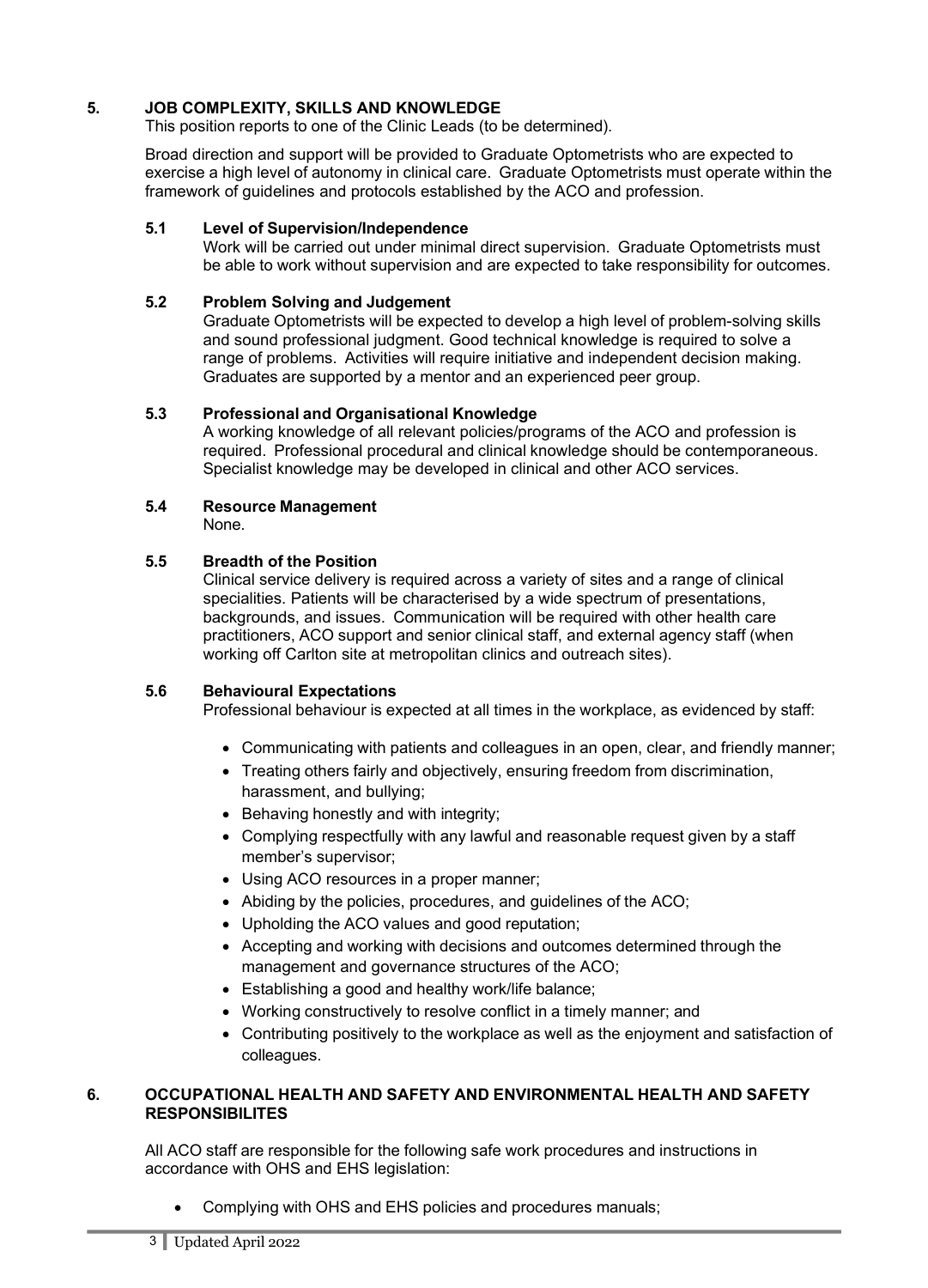- Taking responsible care for the health and safety of self and others;
- Ensuring that any hazardous conditions, near misses, and injuries are reported immediately to a supervisor;
- Seeking guidance for all new or modified work procedures;
- Participating in meetings, training, and other health and safety activities;
- Wearing personal protective equipment as provided;
- Using equipment in compliance with relevant guidelines, without wilful interference or misuse; and
- Adopting work practices that support OHS programs.

### **7. KEY SELECTION CRITERIA**

To be considered for the role of Graduate Optometrist applicants should have:

### **Qualifications**

• A degree or Optometry Council of Australia and New Zealand (OCANZ) certification that allows registration to practice optometry in Australia.

### **Knowledge, Experience and Skills**

- Evidence of achievement and of commitment to high standards of clinical skill and knowledge;
- Demonstrated enthusiasm for clinical work;
- Evidence of a strong service focus, including capacity to respond and show initiative in the provision of quality services;
- A strong motivation to serve the community and in particular people who are disadvantaged;
- Sound technology skills; proficient with computers, equipment and technology used to support clinical services;
- Demonstrated ability to set and pursue goals for personal development;
- Highly professional in manner and appearance;
- Good communication and interpersonal skills and an indication of working well with other people;
- Self-motivated individual who demonstrates flexibility and a positive can-do attitude;
- A capacity to work both independently and as a member of a team;
- Ethical and honourable, demonstrating high standards and values, reliable and trustworthy;
- A cooperative and supportive attitude towards others at all levels, treating people with respect, fostering collaboration and cooperation; and
- Understanding and respecting the feelings, needs and cultural differences of others.

### **Organisational Relationships**

| Reports to:        | A Clinic Lead (TBA)                                                                                                                                          |
|--------------------|--------------------------------------------------------------------------------------------------------------------------------------------------------------|
| Supervises:        | no direct staff supervision<br>may oversee activities performed by undergraduate students<br>may oversee activities of support staff in metropolitan clinics |
| Internal Liaisons: | <b>Chief Executive Officer</b><br>Director of Clinical Services<br><b>Heads of Clinic</b><br><b>Clinic Managers</b><br><b>Lead Optometrists</b><br>All staff |